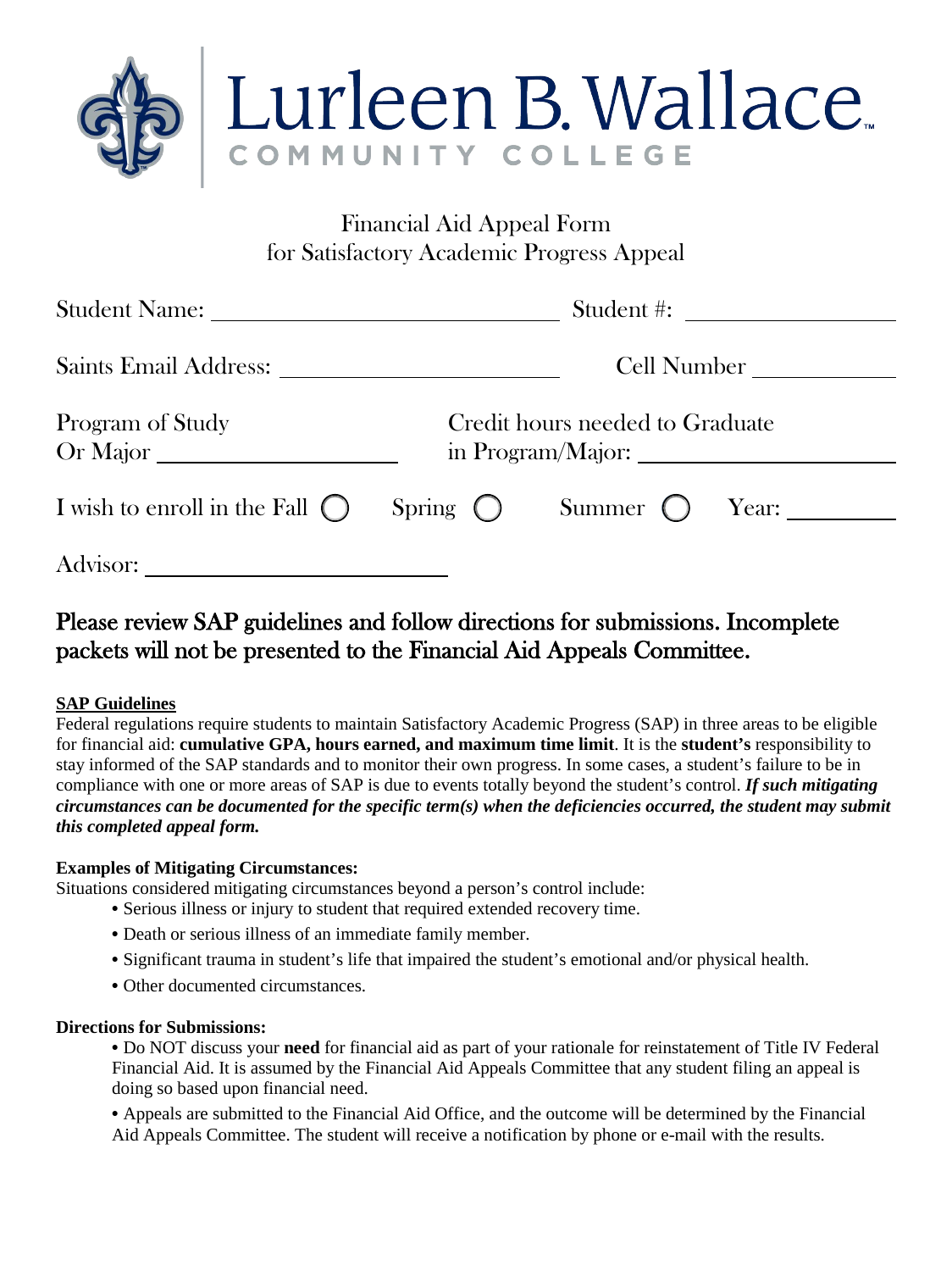- Students who receive a denial of their appeal will be required to make progress on their own (without the use of financial aid) until their progress is sufficient to qualify for financial aid again.
- Supporting documentation must be included with the submission.
- Incomplete applications will receive an automatic denial.

## **Circumstances for Financial Aid Appeal:**

A student may have more than one problem with SAP. If more than one category applies, a student should submit documentation for all that apply. Please check all that apply to your situation.

### **Student is behind with GPA and/or number of attempted hours**

Financial aid students must meet certain GPA requirements and must complete a certain percentage of the classes they attempt in order to remain eligible to receive financial aid. Each time a student withdraws from a class or fails a class, it is considered as attempted but not completed. See the College Catalog or College website for specific SAP requirements for student level. Attach the items listed below in numbers 1-3 to this form before submitting your appeal to the Financial Aid Office.

**1. A detailed letter of explanation.** Please make sure to address the specific semesters when you experienced academic problems or withdrawals. Include what actions you took to make an effort to meet your responsibilities during the time of your mitigating circumstances and how your circumstances have improved.

**2. An Academic Plan** showing the courses you must take to graduate from LBWCC with your declared major. Please create a plan for each semester you plan to enroll until you graduate. (Appendix A)

### **3. An Unofficial Transcript**

**4. Supporting Documentation**

### **Student has attempted 150% of credit hours required for graduation in their program of study/major or cannot complete their major in 150% of their program**

Students are allowed to take up to 150% of the credit hours required to complete their program of study while receiving financial aid. Example: A student's major requires 60 credit hours to complete. 60 x 150% = 90 credit hours. Once this student has attempted more than 90 hours in a 60-hour program and has still not graduated, they will be considered as to have exceeded the 150% or max time frame **regardless** of GPA or completion percentage. Students who exceed max time frame or cannot complete their program in 150% of their program and want to continue on financial aid must have documented circumstances of why they should be allowed to continue to receive financial aid. Attach the items listed below in numbers 1-3 to this form before submitting your appeal to the Financial Aid Office.

**1. A detailed letter of explanation.** Please make sure to address why you have attempted courses to equal more than 150% of the hours in your program or why you have attempted so many hours that you cannot complete your current program of student in the allowed 150% total credit hour required to complete your degree. Include what actions you took to make an effort to meet your responsibilities during the time of your mitigating circumstances and how your circumstances have improved.

**2. An Academic Plan** showing the courses you must take to graduate from LBWCC with your declared major. Please create a plan for each semester you plan to enroll until you graduate. (Appendix A) This plan should include your long term goals and why you have not met graduation requirements. It should also include what actions you have taken to make sure you graduate in the near future.

### **3. An Unofficial Transcript**

### **4. Supporting Documentation**

**Completed appeal form and documentation must be submitted no less than 10 days prior to the first day of the semester to, or the appeal will be reviewed for the next term. Submit completed form to:** 

LBWCC Financial Aid Office PO Box 1418 Andalusia, AL 36420